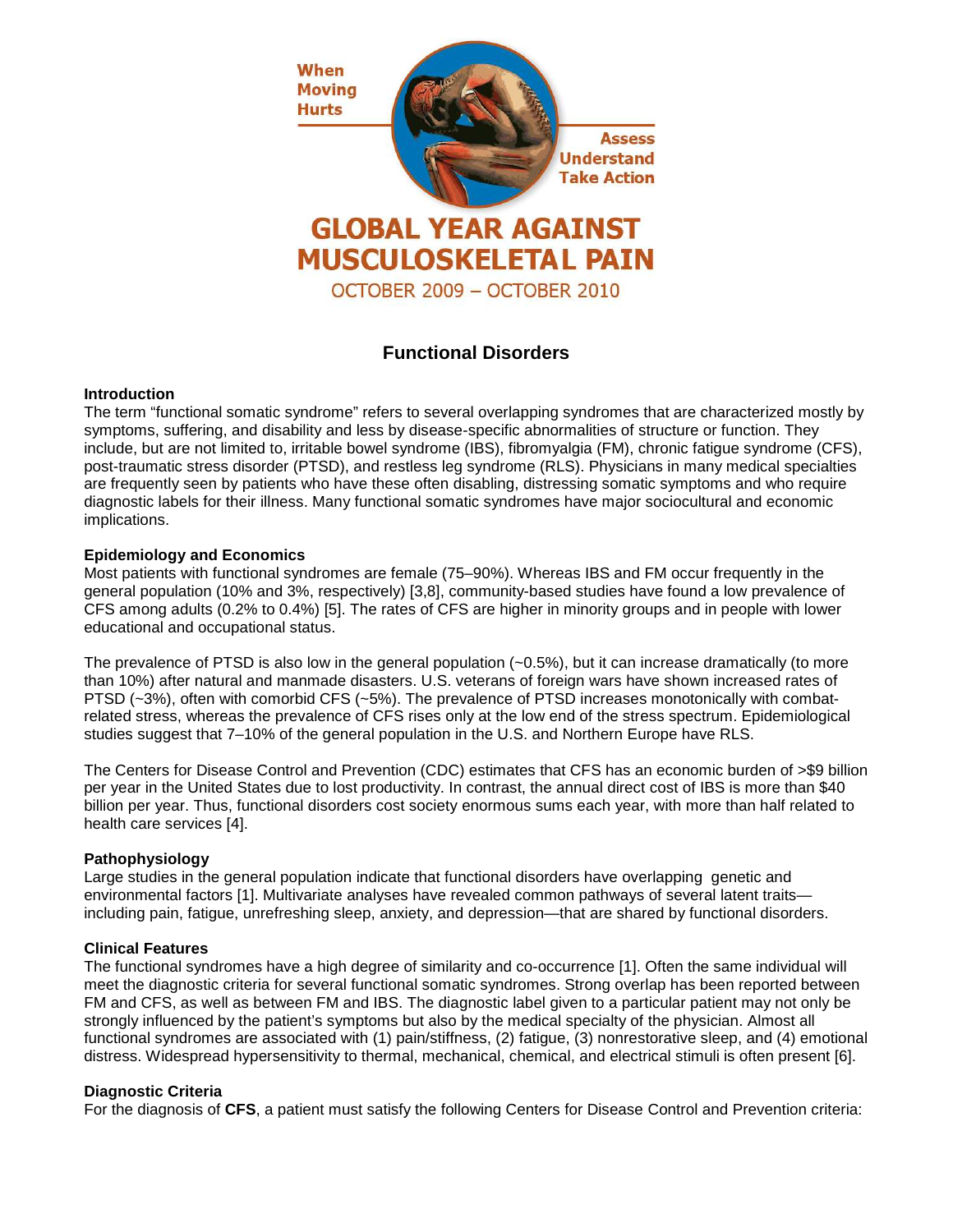- Fatigue lasts for at least 6 months
- Fatigue is of new or definite onset
- Fatigue is not the result of an organic disease or of continuing exertion
- Fatigue is not alleviated by rest
- Fatigue results in a substantial reduction in previous occupational, educational, social, and personal activities
- Four or more of the following symptoms, concurrently present for >6 months: impaired memory or concentration, sore throat, tender cervical or axillary lymph nodes, muscle pain, pain in several joints, new headaches, nonrefreshing sleep, or increased pain and fatigue after exertion

**PTSD** is characterized by:

- Recollections of a stressful event, either in flashback and/or dreams
- A sense of re-experiencing the stressful event
- Marked avoidance of the situations that trigger recollections of the stressful event
- Marked symptoms of anxiety and increased arousal
- Partial amnesia regarding some aspects of the stressful event
- A feeling of numbness

For the diagnosis of **RLS** the following symptoms must be present:

- A desire to move the limbs, often associated with paresthesia or dysesthesia
- Symptoms exacerbated by rest and relieved by activity
- Motor restlessness
- Nocturnal worsening of symptoms

A diagnosis of **IBS** requires recurrent abdominal pain or discomfort at least 3 days per month in the last 3 months that is associated with two or more of the following:

- Improvement with defecation
- Onset associated with a change in stool frequency
- Onset associated with a change in stool form (appearance)

For diagnostic criteria for **FM,** see the fact sheet on Fibromyalgia.

#### **Diagnosis and Treatment**

Although functional disorders demonstrate a significant overlap of symptoms, their diagnosis mostly depends on patients' predominant complaint and dysfunction. For example, alternating diarrhea and constipation will suggest IBS, chronic widespread pain FM, and disabling fatigue CFS. The shared pathogenesis of most functional disorders results in similar treatment approaches focused on pain, fatigue, nonrestorative sleep, and negative affect [9]. There is good evidence for effective treatments of functional disorders, in particular graded exercise and cognitive-behavioral therapy, which again emphasizes the similarities between functional syndromes. Typically, the therapeutic rationale of these treatments aims to improve overall function and to alleviate illness-specific symptoms. The effect of pharmacological treatments that primarily aim at peripheral or central pain-processing abnormalities in functional disorders is variable across different functional syndromes, with the best effects shown for IBS and FM [2], and less effectiveness in many other functional disorders [7]. In contrast, treatment with antidepressants or antiseizure medications seems to be generally effective for most functional syndromes. Furthermore, dopamine agonists may play an important role in the treatment of RLS.

Taken together, the current state of evidence appears to support a balanced approach to the management of functional disorders, with organ-specific and cognitive-behavioral treatments each having their merits in the treatment of single syndromes. The clinical efficacy of cognitive-behavioral approaches for the treatment of overlapping syndromes has not yet been established.